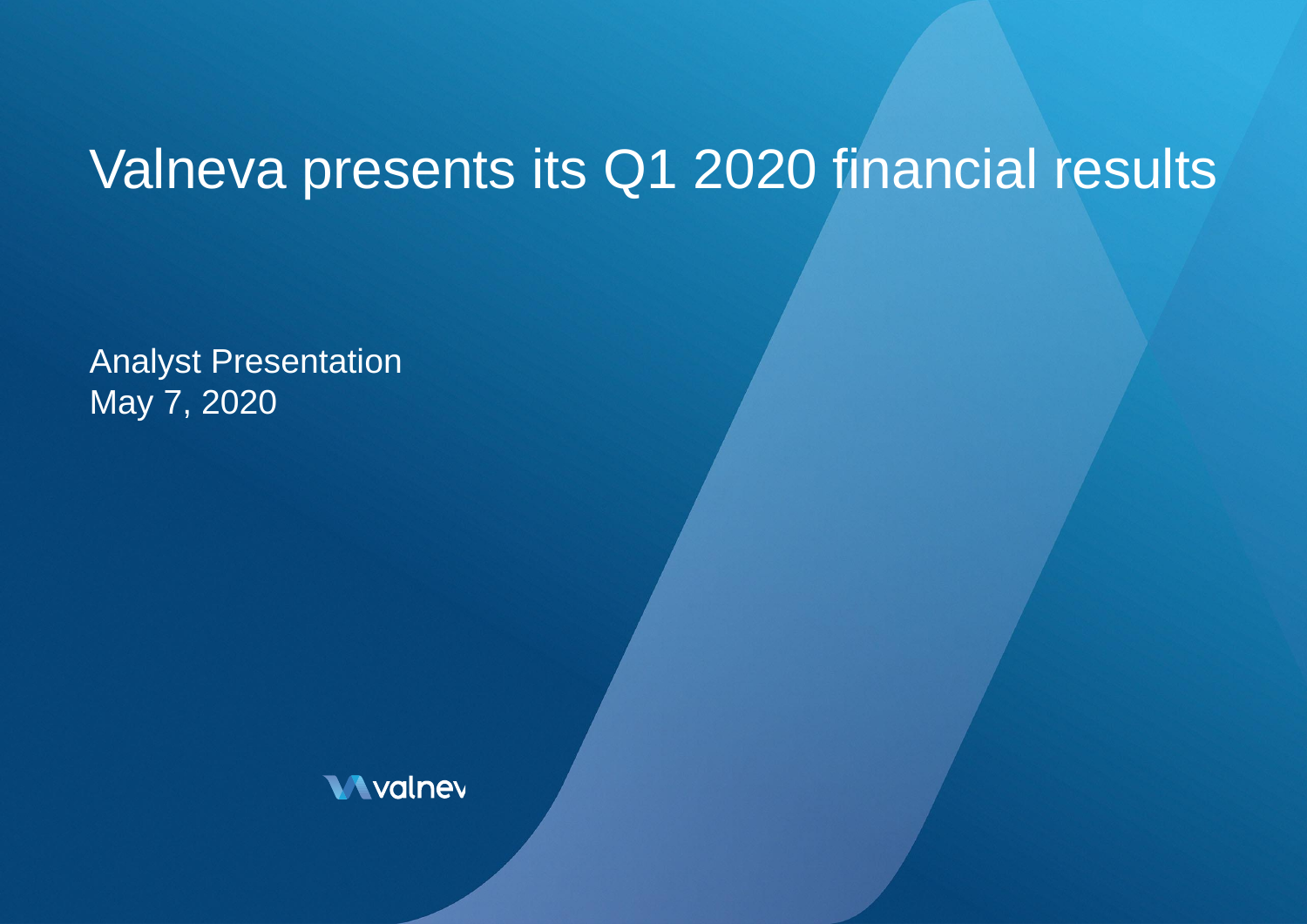### **Disclaimer**

This presentation does not contain or constitute an offer of, or the solicitation of an offer to buy or subscribe for, Valneva SE shares to any person in the USA or in any jurisdiction to whom or in which such offer or solicitation is unlawful. The Valneva shares may not be offered or sold in the USA. The offer and sale of the Valneva shares has not been and will not be registered under the 1933 US Securities Act, as amended.

Valneva is a European company. Information distributed is subject to European disclosure requirements that are different from those of the United States. Financial statements and information may be prepared according to accounting standards which may not be comparable to those used generally by companies in the United States.

This presentation includes only summary information and does not purport to be comprehensive. Any information in this presentation is purely indicative and subject to modification at any time. Valneva does not warrant the completeness, accuracy or correctness of the information or opinions contained in this presentation. None of Valneva, or any of their affiliates, directors, officers, advisors and employees shall bear any liability for any loss arising from any use of this presentation.

Certain information and statements included in this presentation are not historical facts but are forward-looking statements. The forward-looking statements (a) are based on current beliefs, expectations and assumptions, including, without limitation, assumptions regarding present and future business strategies and the environment in which Valneva operates, and involve known and unknown risk, uncertainties and other factors, which may cause actual results, performance or achievements to be materially different from those expressed or implied by these forward-looking statements, (b) speak only as of the date this presentation is released, and (c) are for illustrative purposes only. Investors are cautioned that forward-looking information and statements are not guarantees of future performances and are subject to various risks and uncertainties, many of which are difficult to predict and generally beyond the control of Valneva.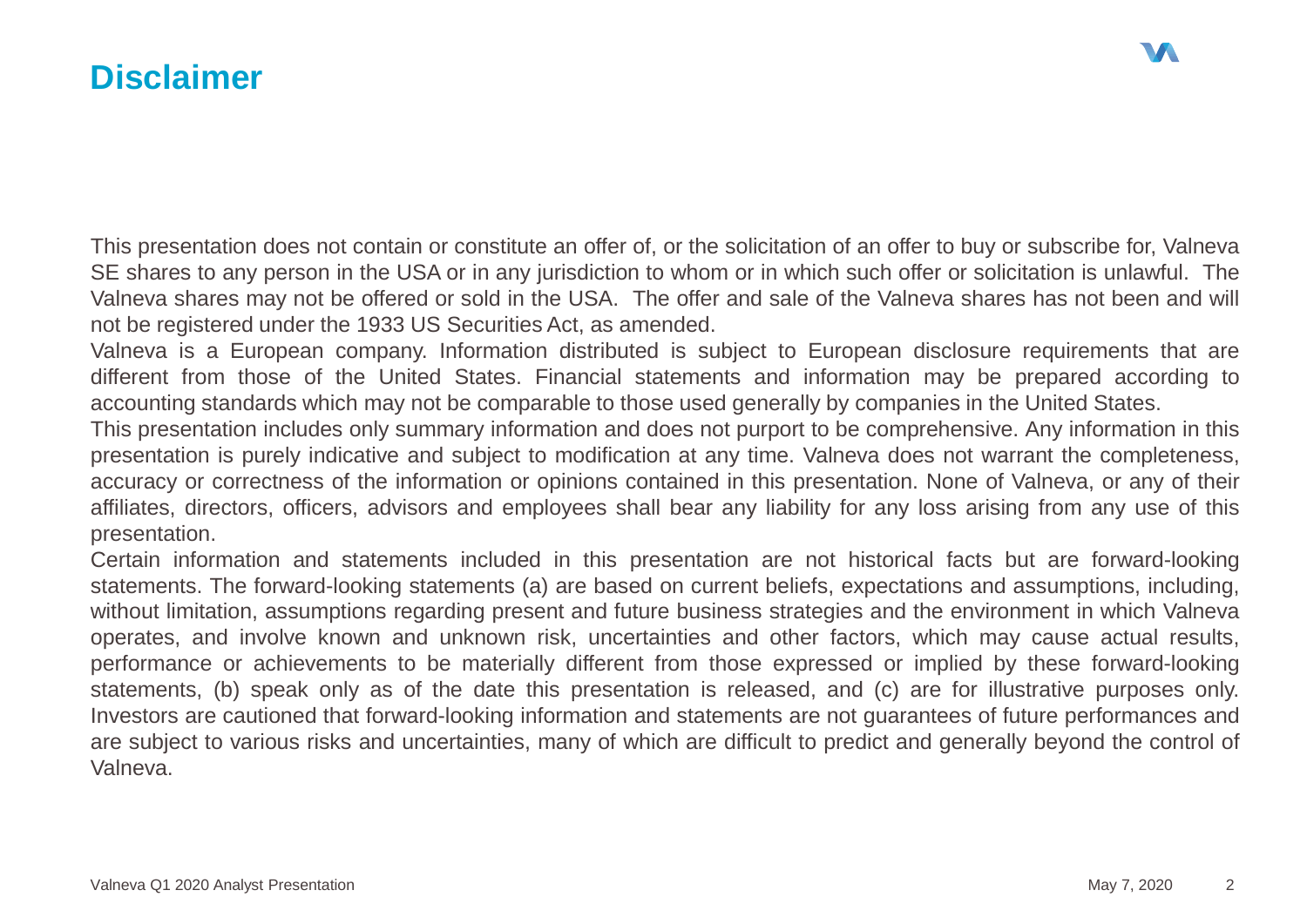# **Introduction**

**Lyme Partnering Deal**

**R&D Updates** 

**Financial Report Q1 2020**

**Update on Product Sales**

**Financial Outlook**

**Newsflow**

**Q&A**

W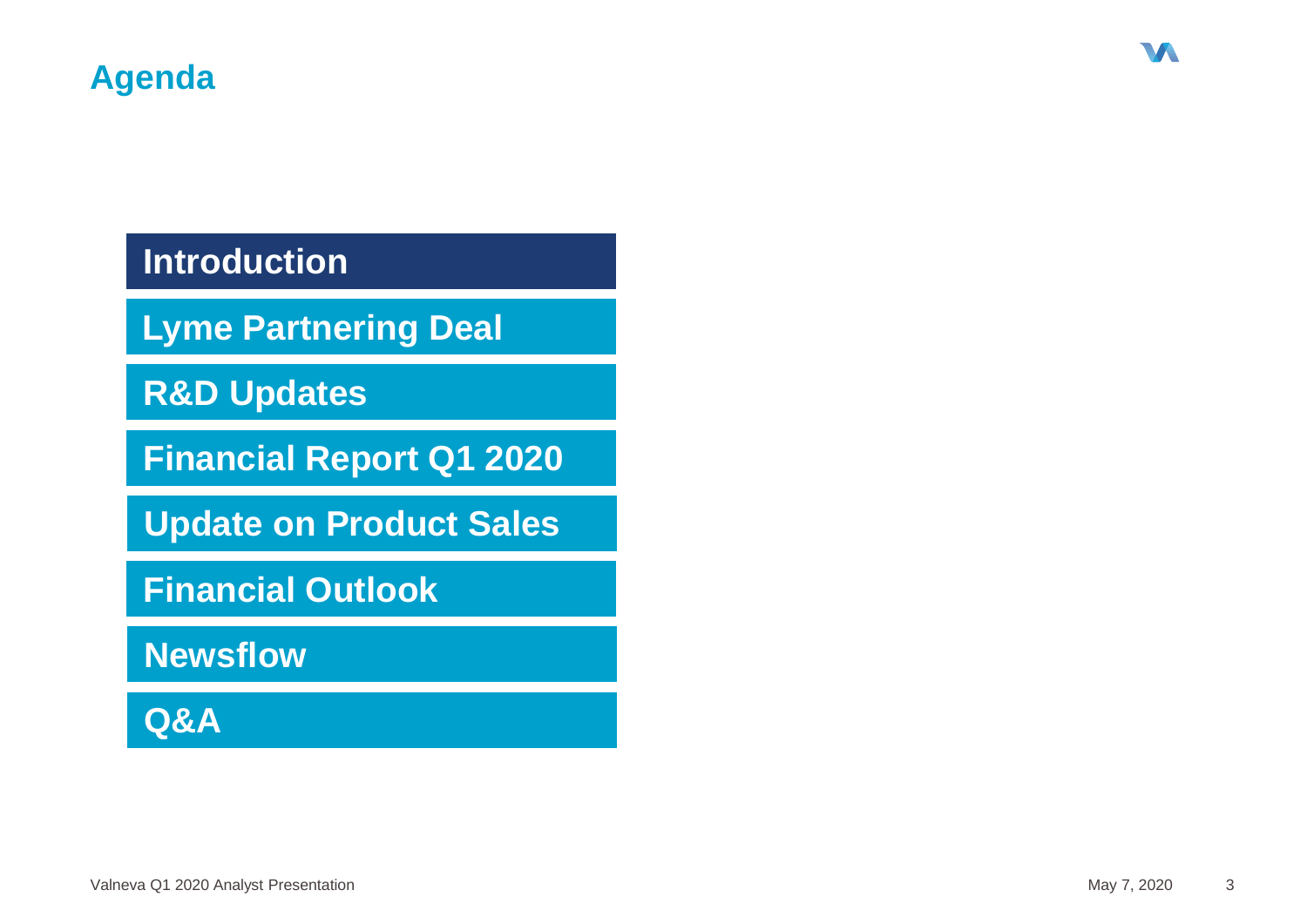# **Q1 2020 Highlights: Lyme Collaboration with Pfizer, Solid Financial Results, Further R&D Milestones**

### **Solid Q1 2020 results, limited COVID-19 impact**

- **Product sales revenue of €32.7 million**
- EBITDA of  $\epsilon$ 2.4 million
- Strong cash position of  $\epsilon$ 80.8 million at the end of March 2020

#### **Significant R&D milestones**

- Unprecedented partnering deal with Pfizer signed for Phase 2 Lyme vaccine candidate VLA15
- **Positive End of Phase 2 meeting granted by the FDA for** chikungunya vaccine candidate VLA1553
- SARS-CoV 2 vaccine development initiated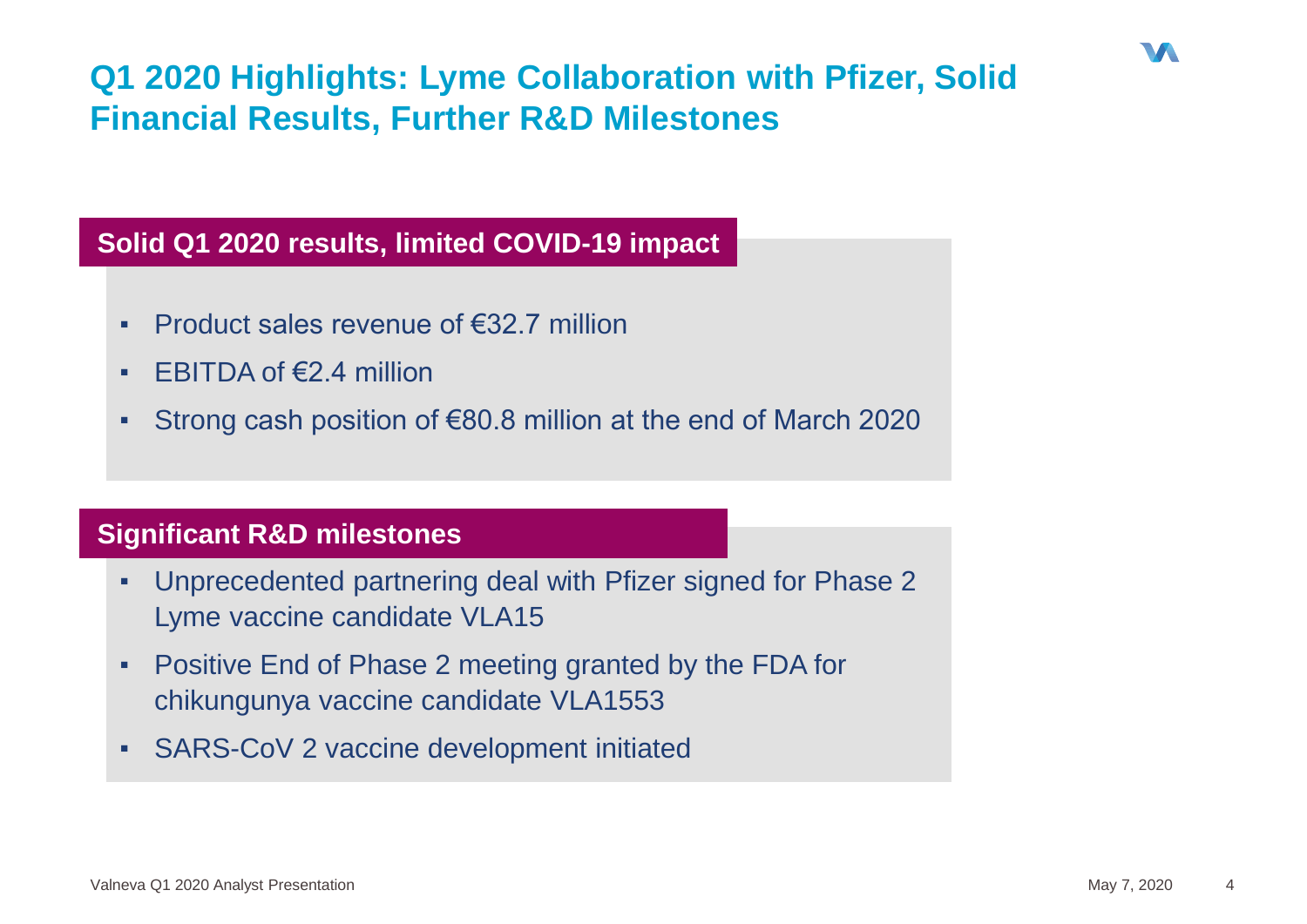# **Introduction**

**Lyme Partnering Deal**

**R&D Updates** 

**Financial Report Q1 2020**

**Update on Product Sales**

**Financial Outlook**

**Newsflow**

**Q&A**

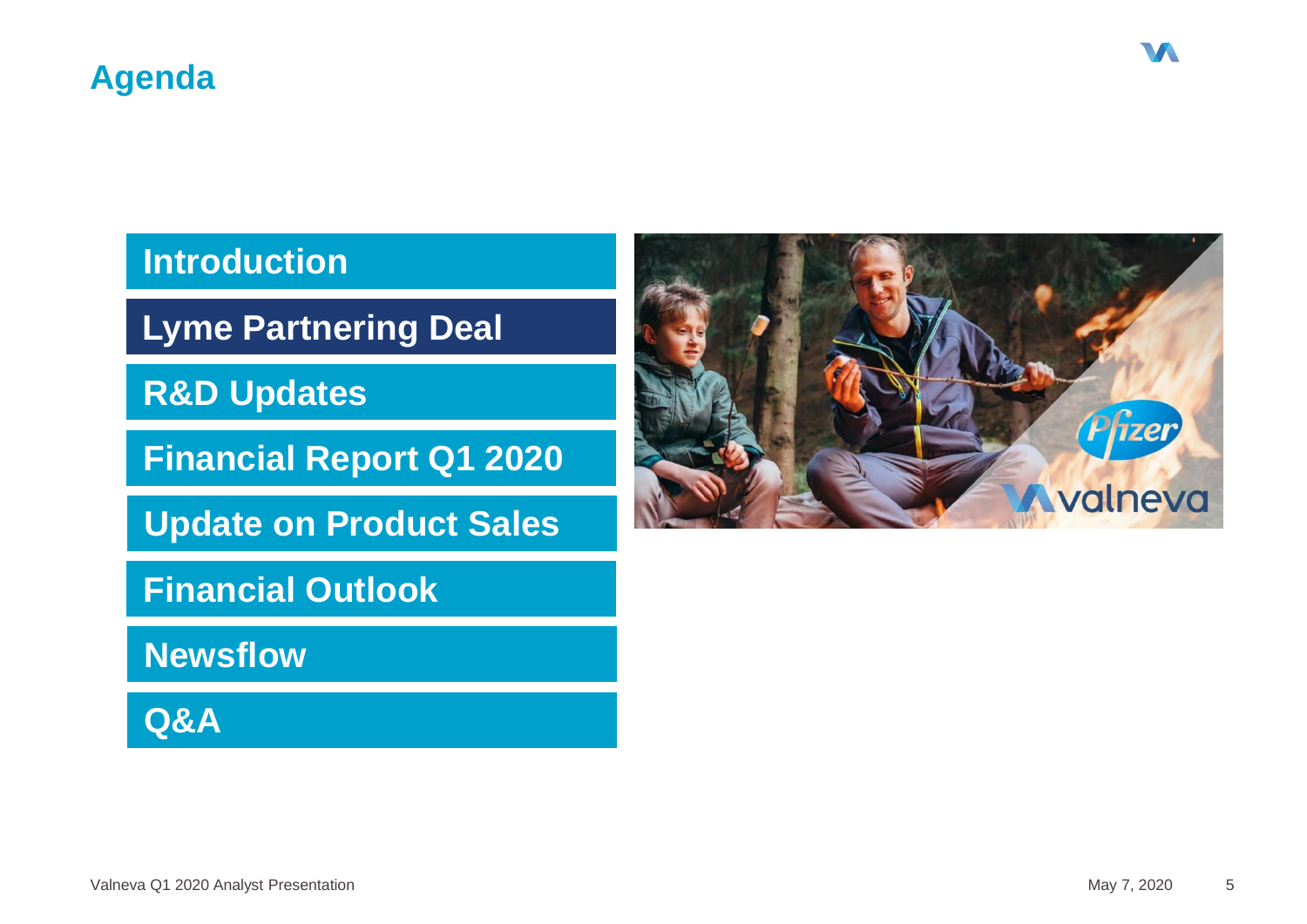**Valneva and Pfizer Collaboration to Co-Develop and Commercialize Lyme Disease Vaccine, VLA15** 

**This partnership provides the opportunity for the rapid development and launch of a vaccine that has the potential to address a major unmet medical need.**

**The collaboration with Pfizer validates Valneva's strong vaccine R&D capabilities.** 

**As an established global leader in the pharmaceutical industry with a strong commitment to vaccines and infectious diseases, Pfizer is the best partner for VLA15.**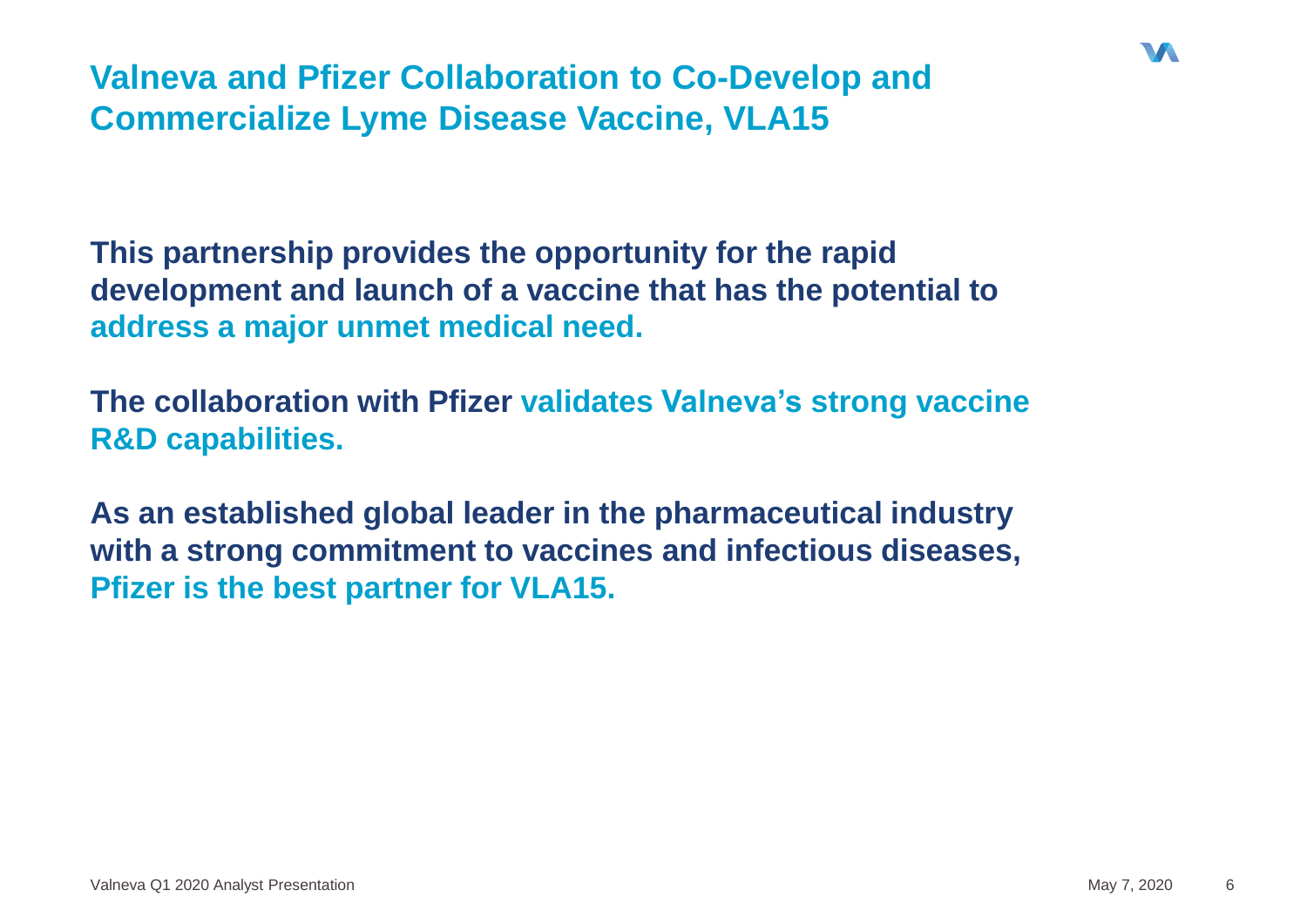# **Collaboration to Co-Develop and Commercialize Lyme Disease Vaccine, VLA15**

**Valneva and Pfizer will work closely together throughout the development of VLA15.** 

#### **Mydney**

- Valneva is eligible to receive a total of \$308 million cash payments consisting of a \$130 million upfront payment, \$35 million in development milestones and \$143 million in early commercialization milestones.
- Valneva will fund 30% of all development costs through completion of the development program.
- Pfizer will pay Valneva tiered royalties starting at 19%.



- Pfizer will fund 70% of all development costs through completion of the development program.
- Pfizer will lead late-stage development and have sole control over commercialization.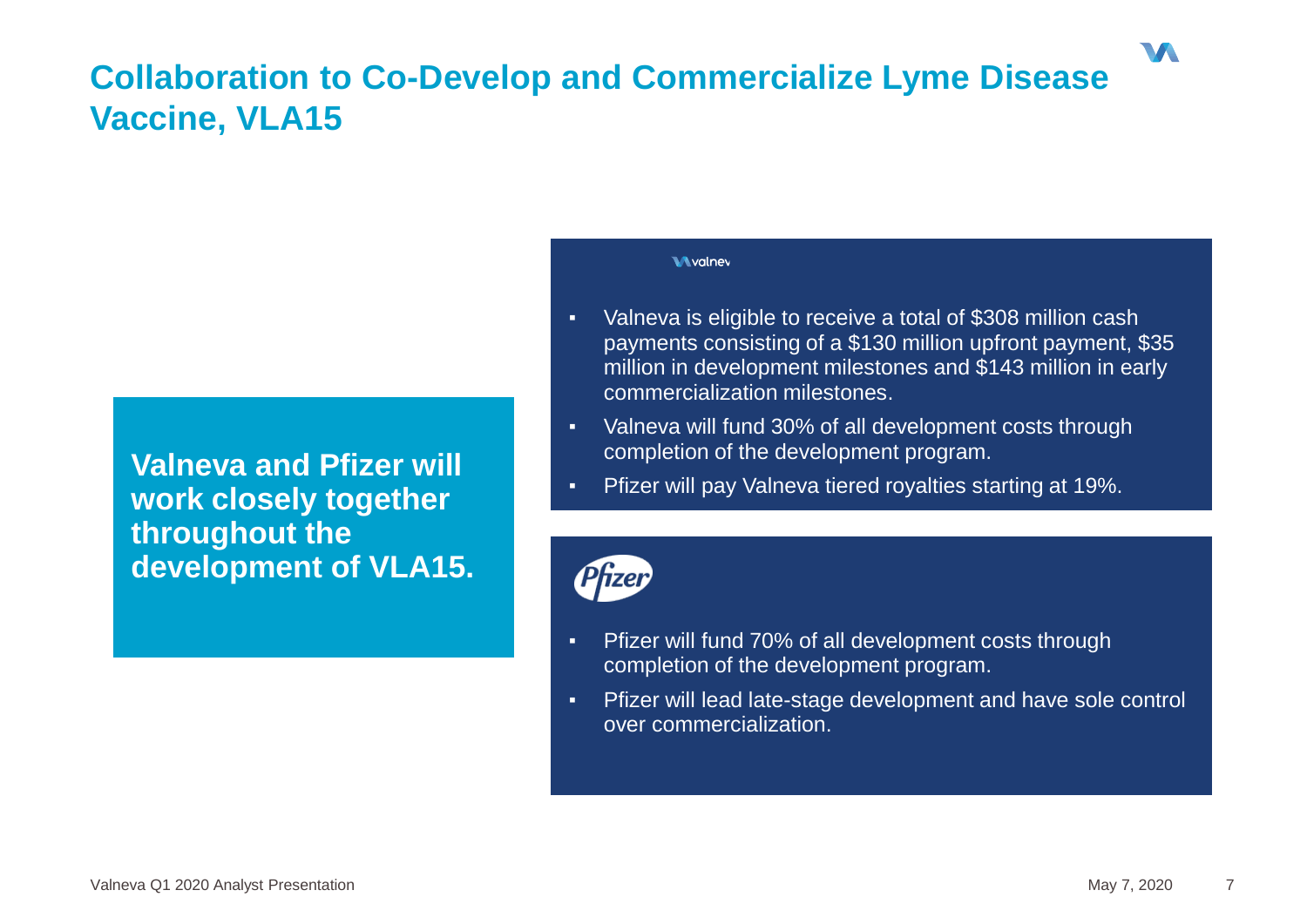# **Introduction**

**Lyme Partnering Deal**

**R&D Updates** 

**Financial Report Q1 2020**

**Update on Product Sales**

**Financial Outlook**

**Newsflow**

**Q&A**

W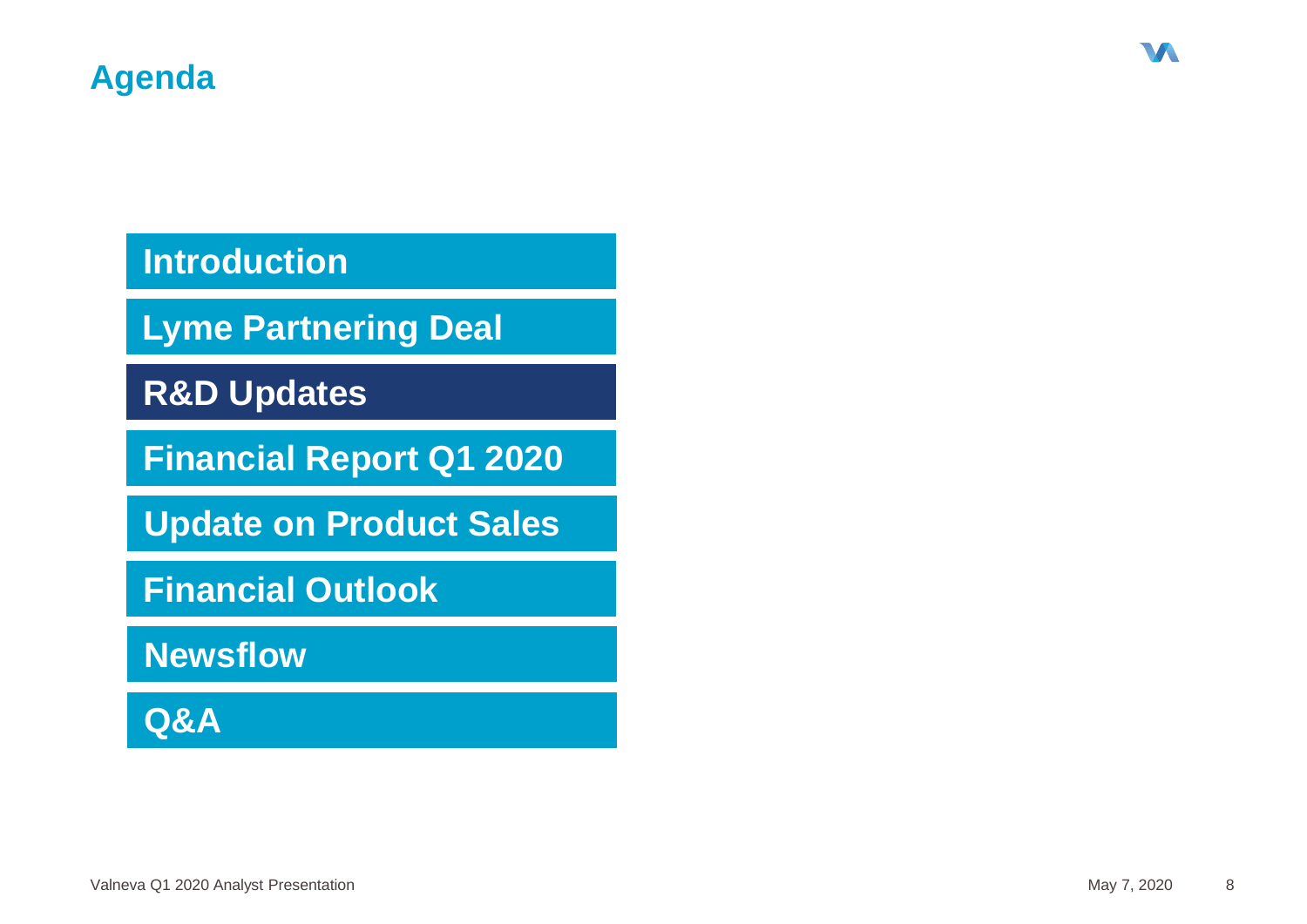# **Lyme Disease is a Massively Important Health Issue** Media attention spiked again in January 2020

**No available treatment to protect against Lyme disease**

**Major unmet medical need in North America and Europe**

**Lyme disease cases may rise 92 per cent in US due to climate change (New Scientist)<sup>2</sup>**



**1** Lyme Disease. L.E.K. interviews, research and analysis, 2 https://www.newscientist.com/article/2232705-lyme-disease-cases-may-rise-92-per-cent-in-us-due-to-climate-change/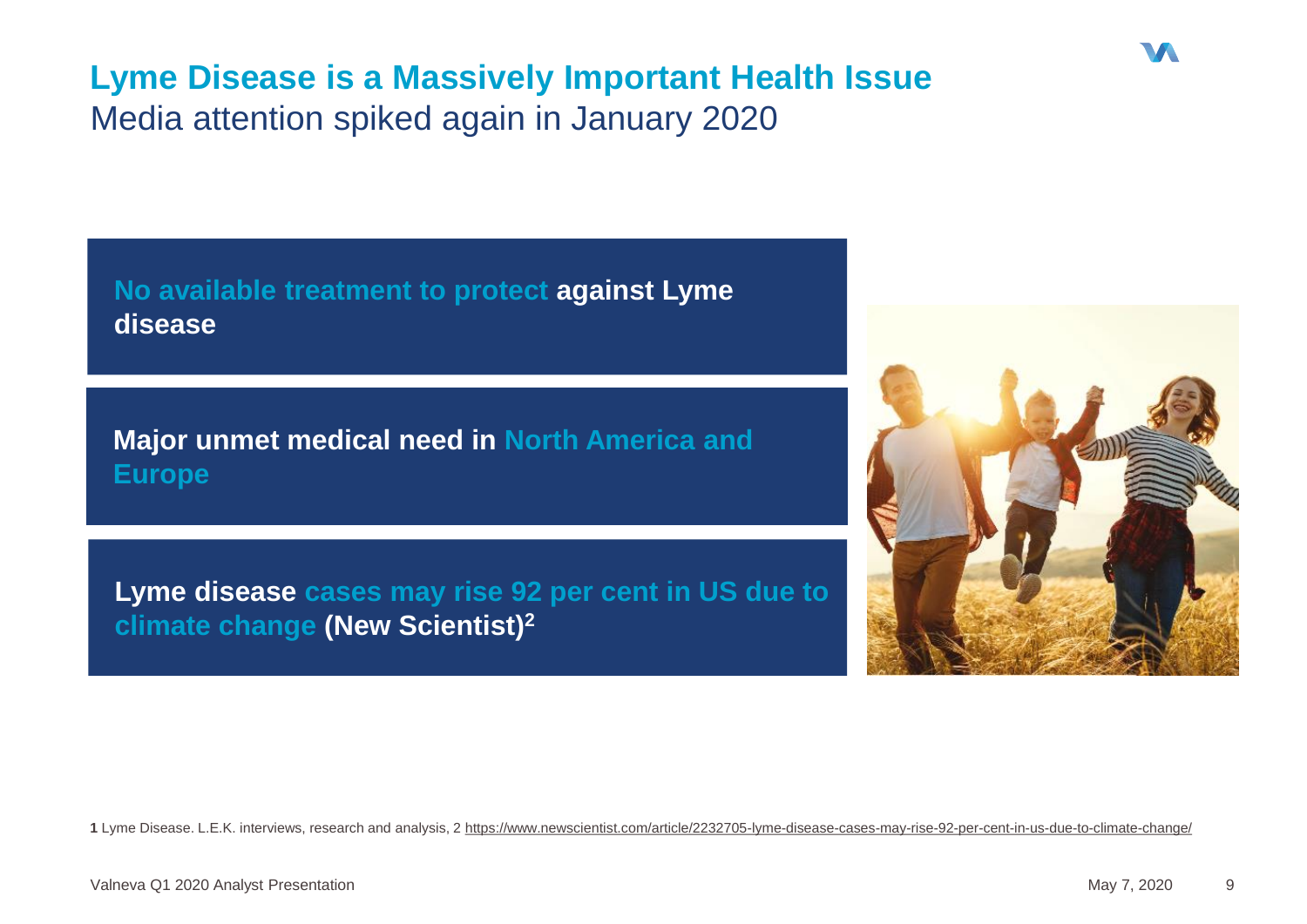# **VLA15 – Key Value Driver in 2020 and Beyond**

The only Lyme disease vaccine candidate in clinical development today



1 Valneva PR: [Valneva Reports Positive Initial Booster Data and Final Phase 1 Data for its Lyme Disease Vaccine Candidate](https://valneva.com/press-release/valneva-reports-positive-initial-booster-data-and-final-phase-1-data-for-its-lyme-disease-vaccine-candidate/)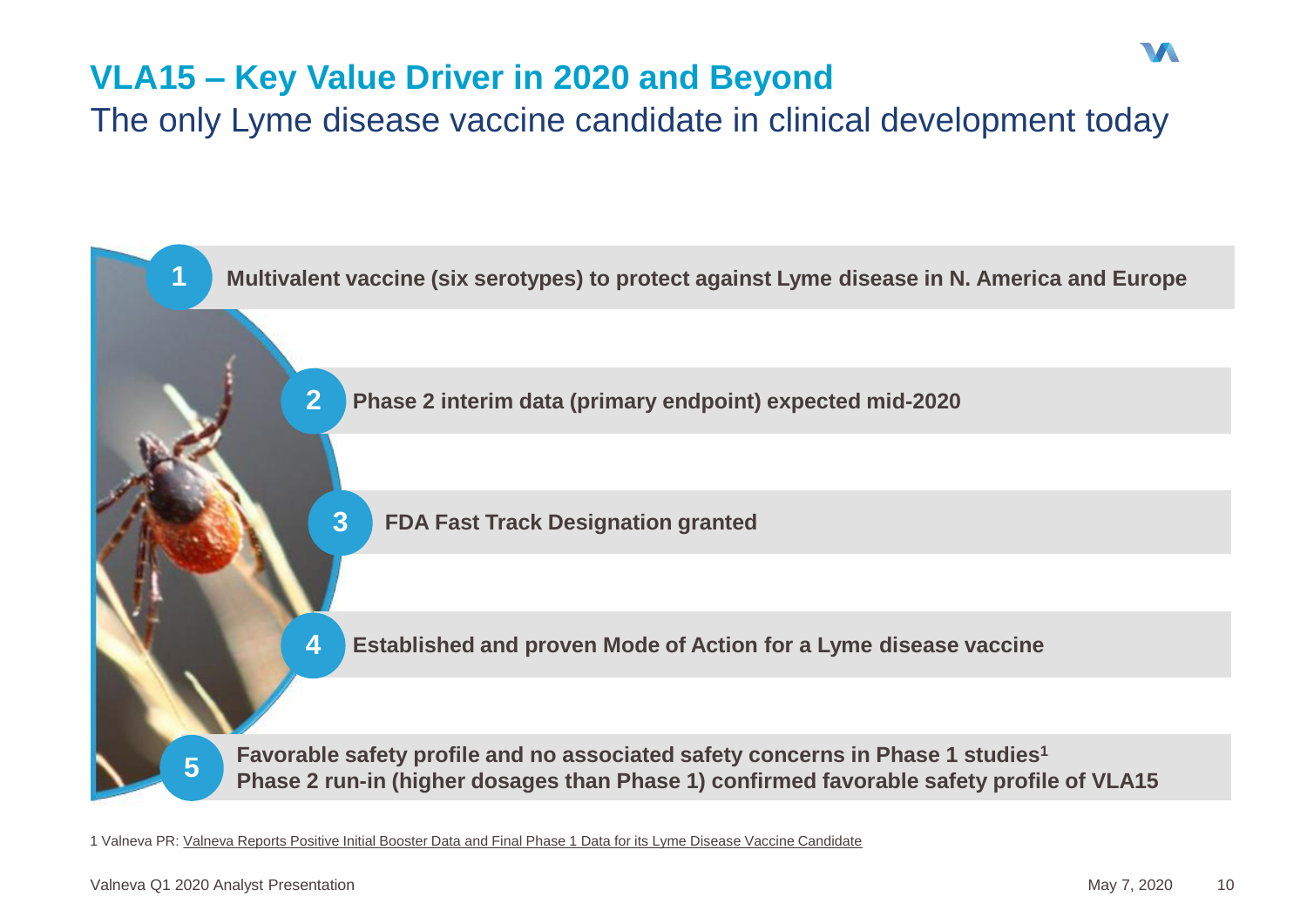# **Chikungunya is a Growing and Enduring Problem** Representing a major public health threat

**Currently there is no vaccine or any treatment options for chikungunya**

**Global market including endemic regions (see below) Traveler vaccine market at up to €250m<sup>1</sup>**

**2019 - 2020: outbreaks<sup>2</sup> in Africa (Ethiopia, Kenya, Djibouti, Sudan), Asia (Thailand, Philippines); and South America (Brazil, Colombia)**



1 Chikungunya, L.E.K. interviews, research and analysis for traveler vaccine market., 2 [Ethiopia,](http://outbreaknewstoday.com/ethiopia-chikungunya-update-nearly-2000-additional-cases-reported-80668/) [Kenya](http://outbreaknewstoday.com/kenya-reports-chikungunya-outbreak-37499/), Diibouti, Sudan: Thailand, Philippines: Brazi[l,](http://outbreaknewstoday.com/brazil-pernambuco-reports-increase-in-arboviruses-dengue-zika-and-chikungunya-in-2019/) [Colombia](http://outbreaknewstoday.com/chikungunya-zika-and-dengue-in-colombia-71432/)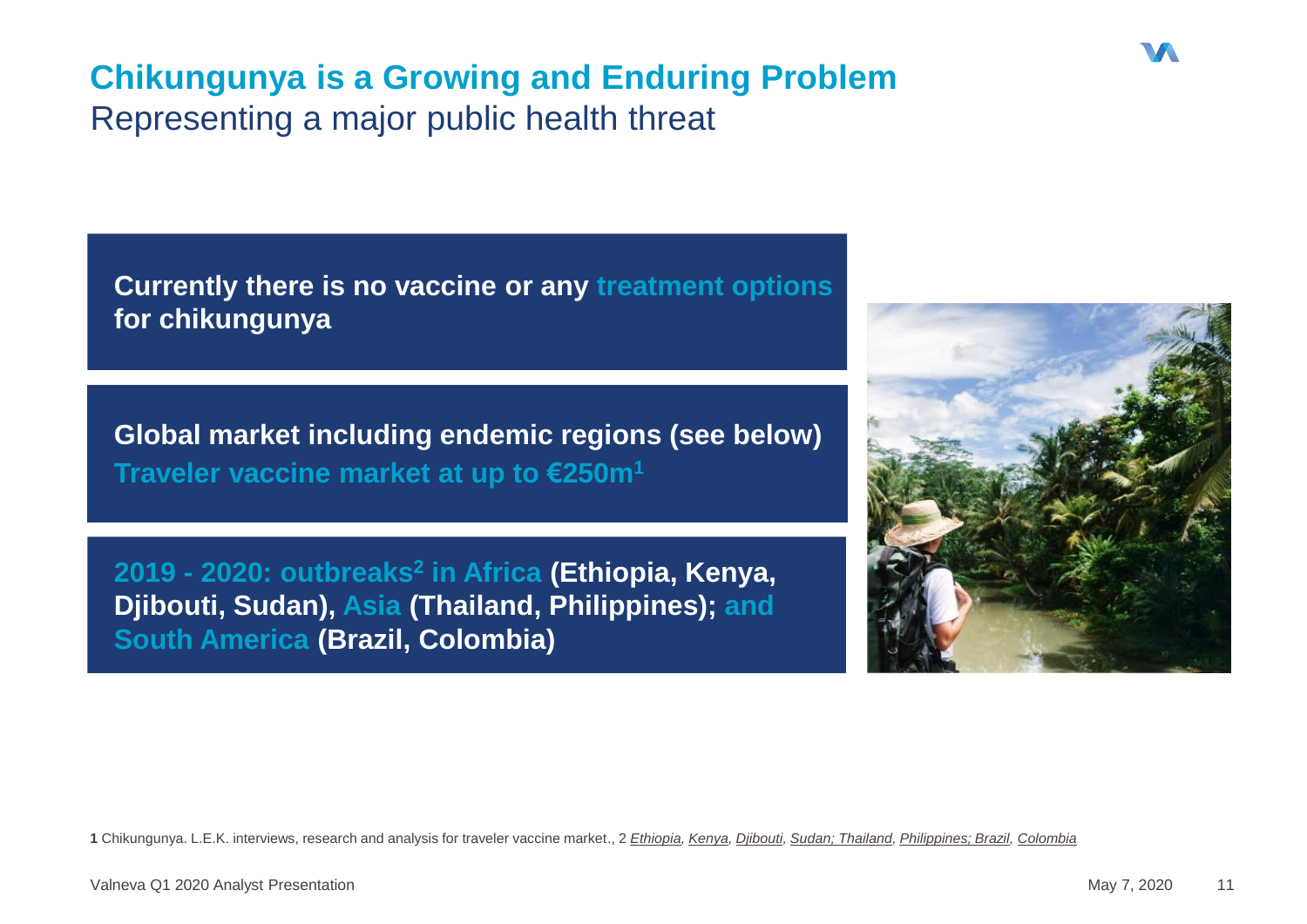# **VLA1553 – Key Growth Driver for Future Valneva Sales**

The only single-shot vaccine candidate against chikungunya today

**VLA1553 is a monovalent live attenuated<sup>1</sup> prophylactic vaccine targeting chikungunya virus neutralization 1 Currently no preventive vaccines or effective antiviral treatments exist for chikungunya 2 3 FDA Fast Track Designation granted. Priority Review Voucher eligible Phase 1 complete. Potential Phase 3 start as soon as the COVID-19 situation permits (currently planned for Q4 2020) 4 6 Up to \$23.4 million (€20.3 million) awarded to Valneva for R&D by CEPI Seamless fit with existing commercial and manufacturing capabilities as a plug-andplay asset**<br>**play asset** 

**1** CHIKV LR2006-OPY1 infectious clone was attenuated by deleting large part of gene coding nsP3 (alphavirus-replicase; Photo credit: James Gathany [\(source](https://flic.kr/p/9u7aKB))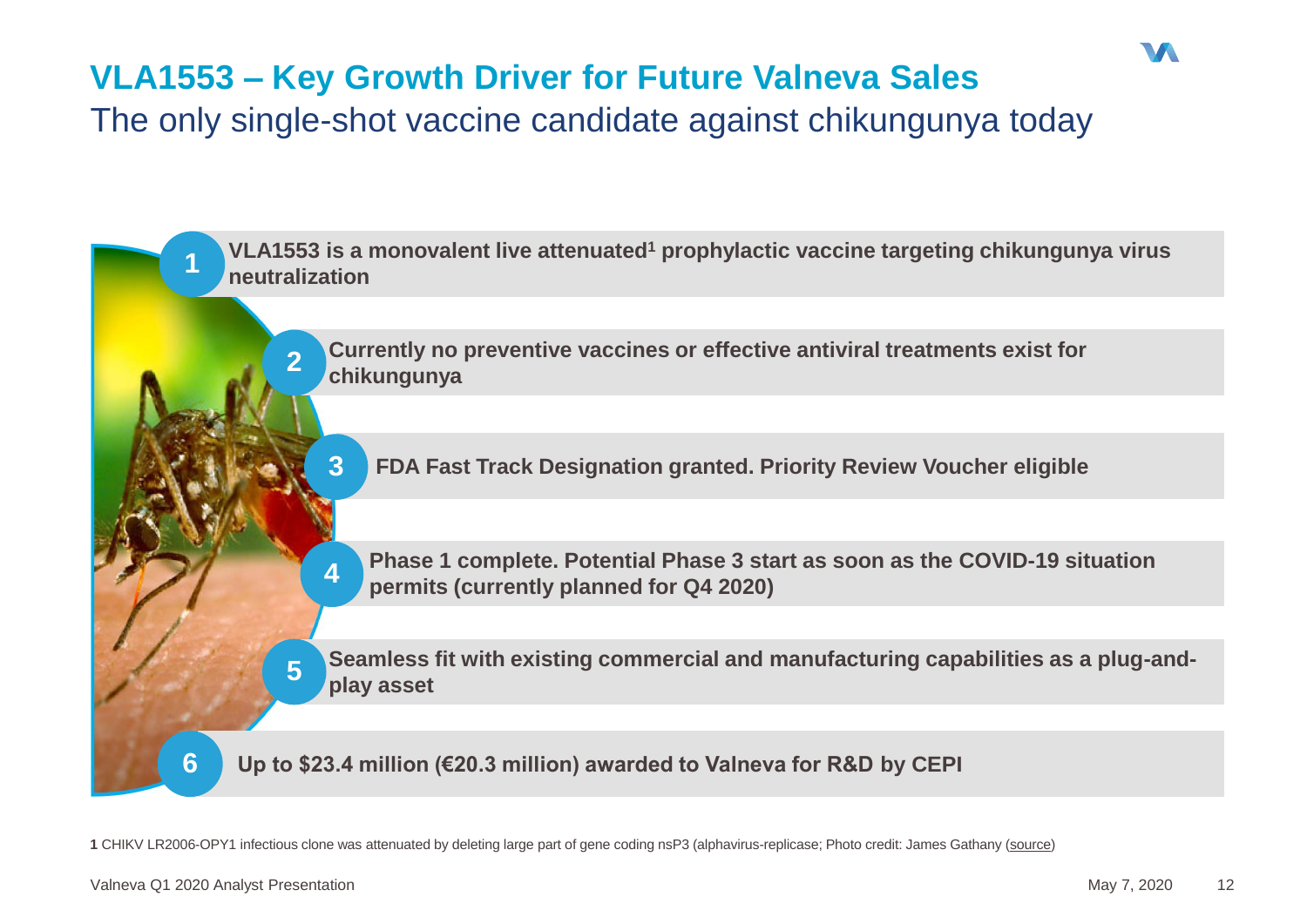# **VLA1553 – Excellent Data and Progressing Rapidly**

Status and clinical development overview

### **End of Phase 2 FDA meeting (EoP2) held**

- **Detailed Phase 3 design confirmation** expected delayed due to COVID-19 situation
- Accelerated Approval Pathway already confirmed
- Excellent Phase 1 previously reported

### **Additional non-clinical studies requested by FDA fully completed**

- Mosquito transmission studies
- **NHP study addressing biodistribution**
- **Passive transfer study in NHPs to** develop surrogate of protection using human sera from VLA1553-101

## **Phase 3 initiation preparation proceeding**

\*Subject to FDA approval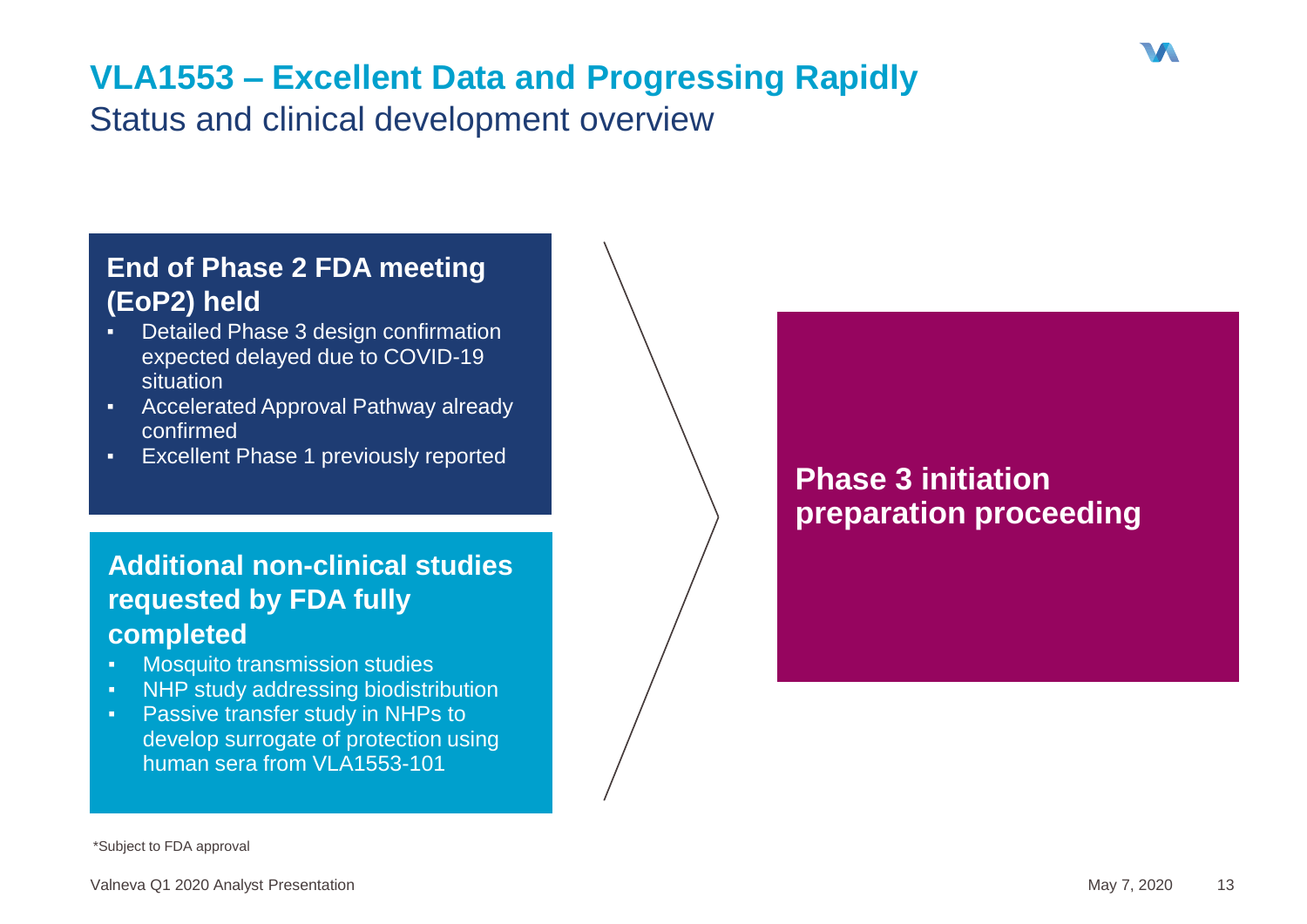# **VLA2001 – SARS-CoV-2 Vaccine Development Program for COVID-19** Collaboration with Dynavax

### **Leveraging Valneva's technical and platform capabilities to develop an inactivated, adjuvanted whole virus vaccine candidate.**

- Existing BSL3 labs recommissioned to undertake preclinical activities
- Resources from other early stage programs reallocated to support the project; grant funding also sought for clinical development and manufacturing
- Valneva and Dynavax to align with regulatory authorities on the optimal strategy for an expedited clinical development program
- Goal to initiate clinical trials before the end of 2020 (subject to successful preclinical work and receipt of appropriate funding)
- Production of clinical trial material expected in Valneva's FDA approved plant in Livingston, Scotland

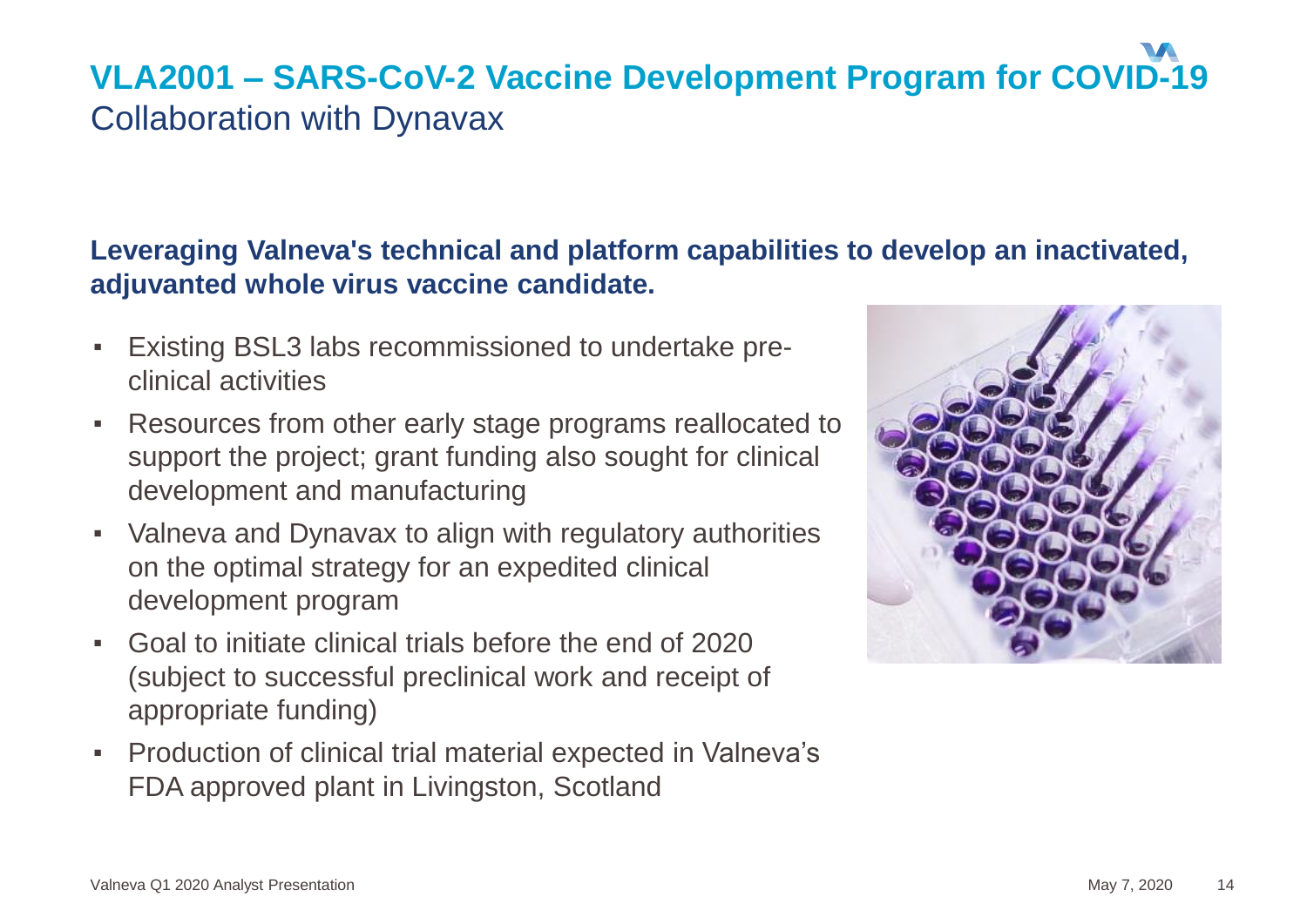# **Introduction**

**Lyme Partnering Deal**

**R&D Updates** 

**Financial Report Q1 2020**

**Update on Product Sales**

**Financial Outlook**

**Newsflow**

**Q&A**

W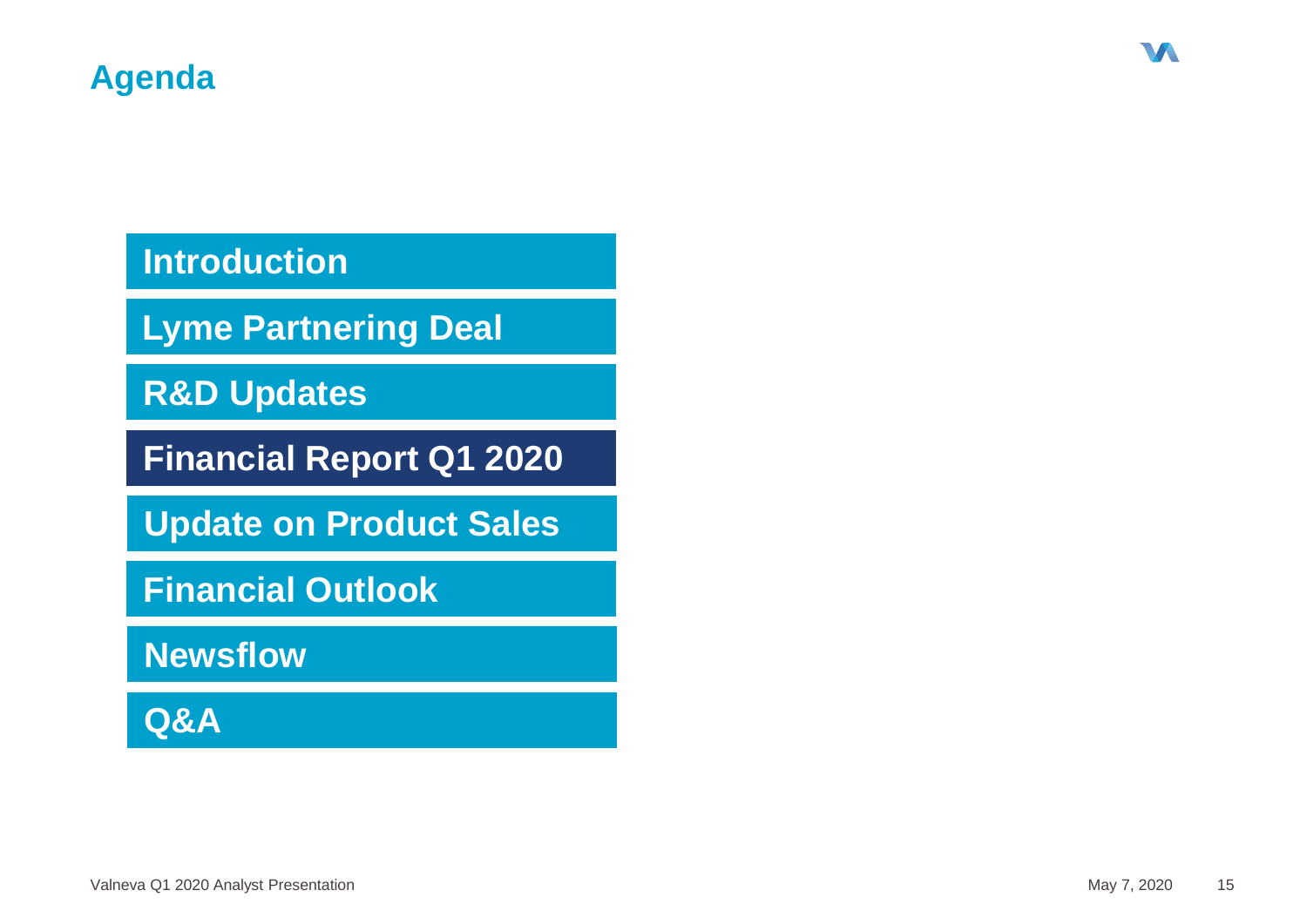# **Top Line Performance Consistent With Q1 2019** Q1 2020 Product sales, Unaudited (at AER)



CER: at constant exchange rates; **1** Third party products sold by Valneva's commercial organization, **2** YoY comparison for same period **3** Gross margin on product sales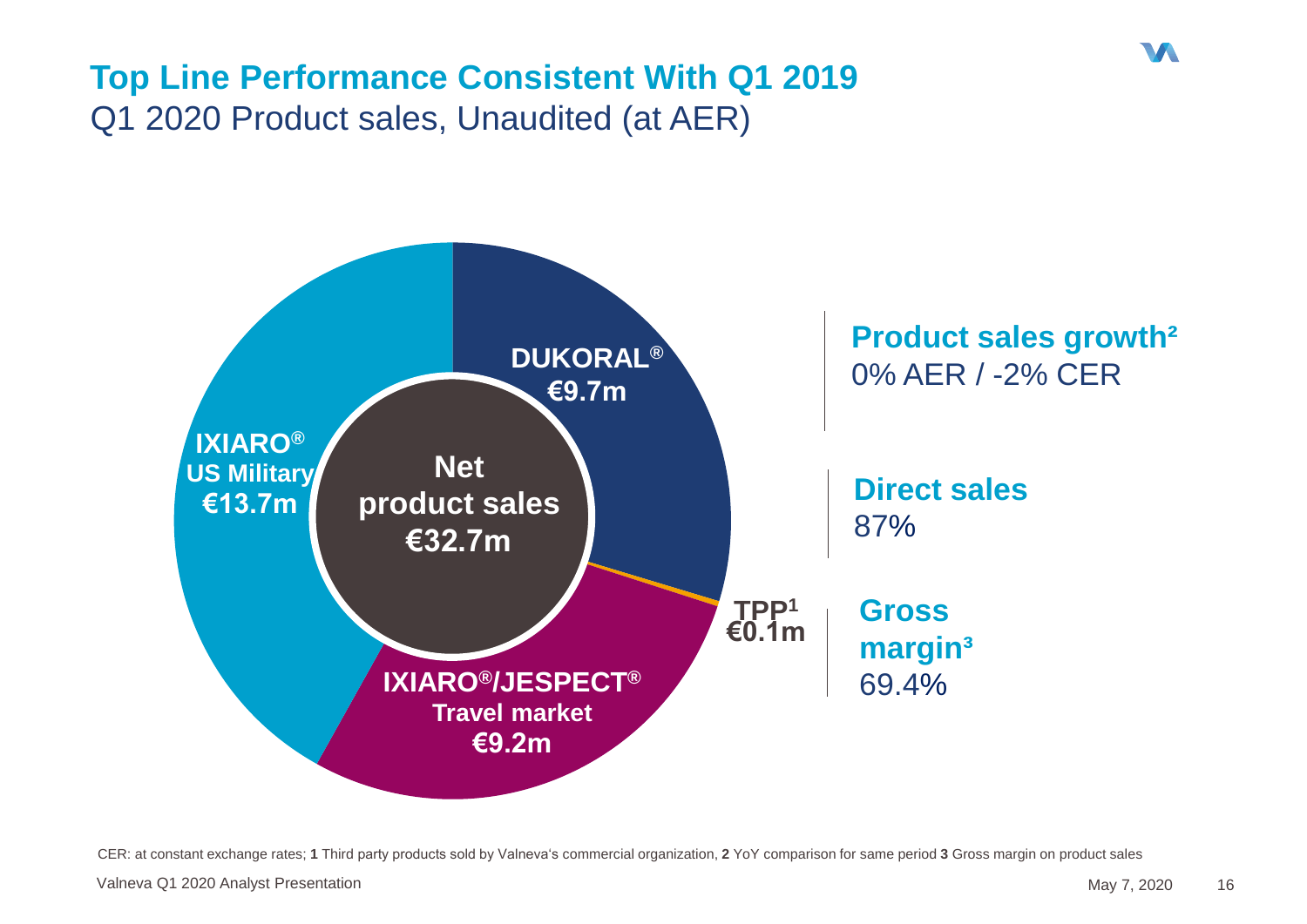# **Limited COVID-19 Impact on Q1 Product Sales**

| $\epsilon$ m                              | Q1 2020<br>(unaudited)<br><b>Actual</b><br>(AER) | Q1 2019<br>(AER) | Q1 2019<br>(CER) | <b>CER</b><br>$\frac{0}{0}$ |
|-------------------------------------------|--------------------------------------------------|------------------|------------------|-----------------------------|
| IXIARO <sup>®</sup> /JESPECT <sup>®</sup> | 22.9                                             | 22.4             | 22.8             | $0\%$                       |
| <b>DUKORAL<sup>®</sup></b>                | 9.7                                              | 9.6              | 9.7              | 0%                          |
| Third party products                      | 0.1                                              | 0.8              | 0.8              | $-89%$                      |
| <b>Total</b>                              | 32.7                                             | 32.8             | 33.3             | $-2%$                       |

**1** CER at constant exchange rates as 3M average Act 2020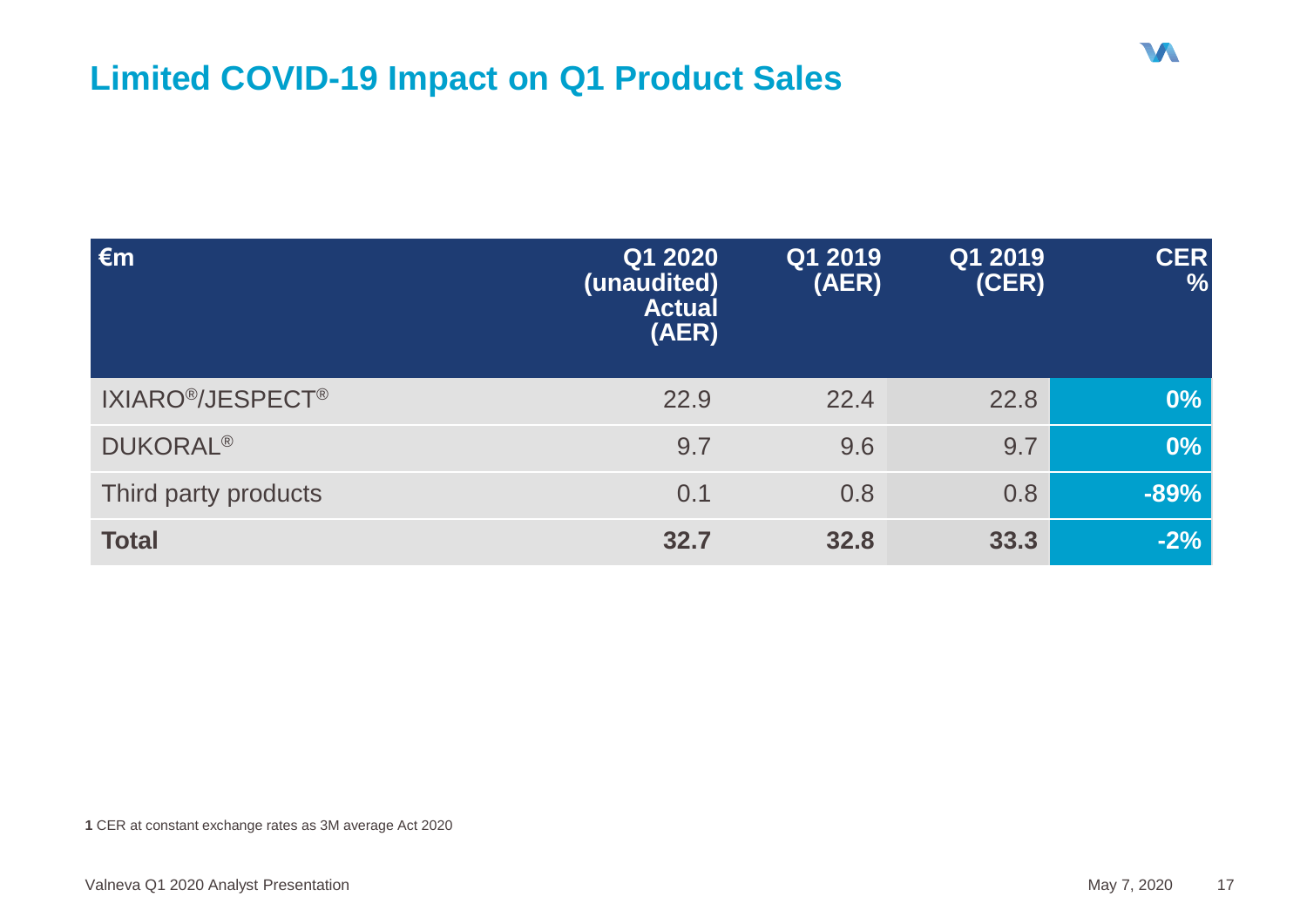# **Positive EBITDA Including Increase in R&D Investments** Q1 2020 Profit & Loss Report (at AER)

| $\epsilon$ m                                        | Q1 2020<br>unaudited | Q1 2019 |
|-----------------------------------------------------|----------------------|---------|
| <b>Product sales</b>                                | 32.7                 | 32.8    |
| Revenues from collaboration, licensing and services | 2.5                  | 2.1     |
| <b>Revenues</b>                                     | 35.2                 | 34.9    |
| Cost of goods and services                          | (12.1)               | (12.2)  |
| Research and development expenses                   | (13.3)               | (6.3)   |
| Marketing and distribution expenses                 | (6.0)                | (5.6)   |
| General and administrative expenses                 | (5.2)                | (4.5)   |
| Other income / (expense), net                       | 2.2                  | 0.8     |
| Amortization and impairment                         | (0.7)                | (0.7)   |
| <b>Operating profit</b>                             | 0.1                  | 6.2     |
| Finance, investment in associates & income taxes    | (1.3)                | (1.4)   |
| <b>Profit/loss for the period</b>                   | (1.2)                | 4.9     |
| <b>EBITDA1</b>                                      | 2.4                  | 8.2     |

**1** Q1 2020 EBITDA was calculated by excluding €2.3 million of depreciation and amortization from the €0.1 million operating profit as recorded in the consolidated income statement under IFRS.

Valneva Q1 2020 Analyst Presentation **May 7, 2020** 18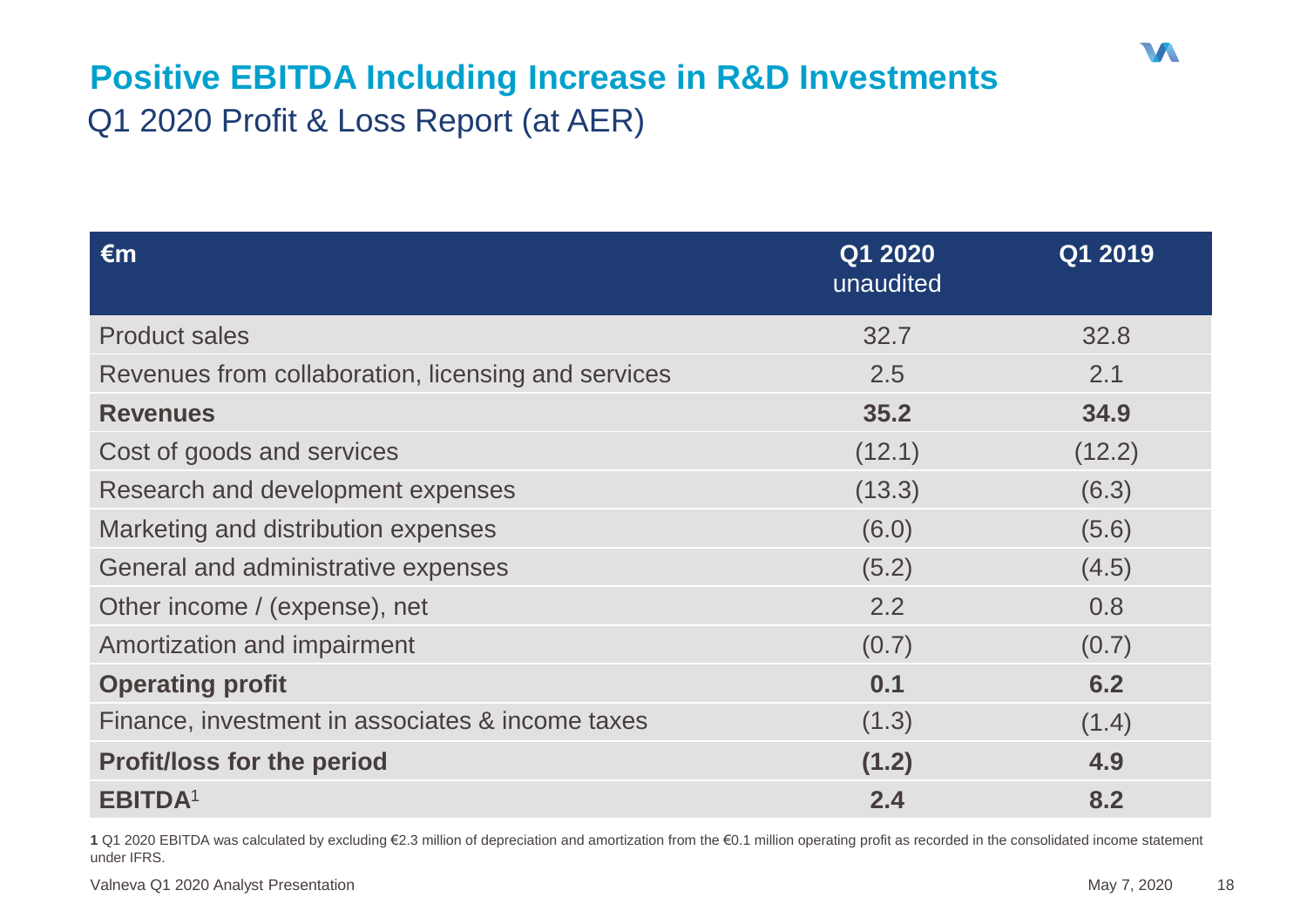## **Healthy Gross Margin and Net Operating Margin** Gross Margin Calculated on Product Sales Revenues (at AER)

| <b>Gross Margin</b>                                                                                              | Q1 2020<br>unaudited | Q1 2019<br>unaudited |
|------------------------------------------------------------------------------------------------------------------|----------------------|----------------------|
| Total product sales revenues $(\epsilon m)$                                                                      | 32.7                 | 32.8                 |
| <b>Total Product Sales Gross Margin</b><br>(IXIARO <sup>®</sup> , DUKORAL <sup>®</sup> and Third Party Products) | 69.4%                | 66.2%                |

| <b>Net Operating Margin</b>   | Q1 2020<br>unaudited | Q1 2019<br>unaudited |
|-------------------------------|----------------------|----------------------|
| Total product sales revenues  | 32.7                 | 32.8                 |
| Cost of goods and services    | (10.0)               | (11.1)               |
| Commercial costs <sup>1</sup> | (10.7)               | (10.0)               |
| <b>Net operating margin</b>   | 12.0                 | 11.7                 |
| as % Revenues                 | 36.7%                | 35.7%                |

**1** S&M, G&A, R&D, Other income/costs and amortization of intangibles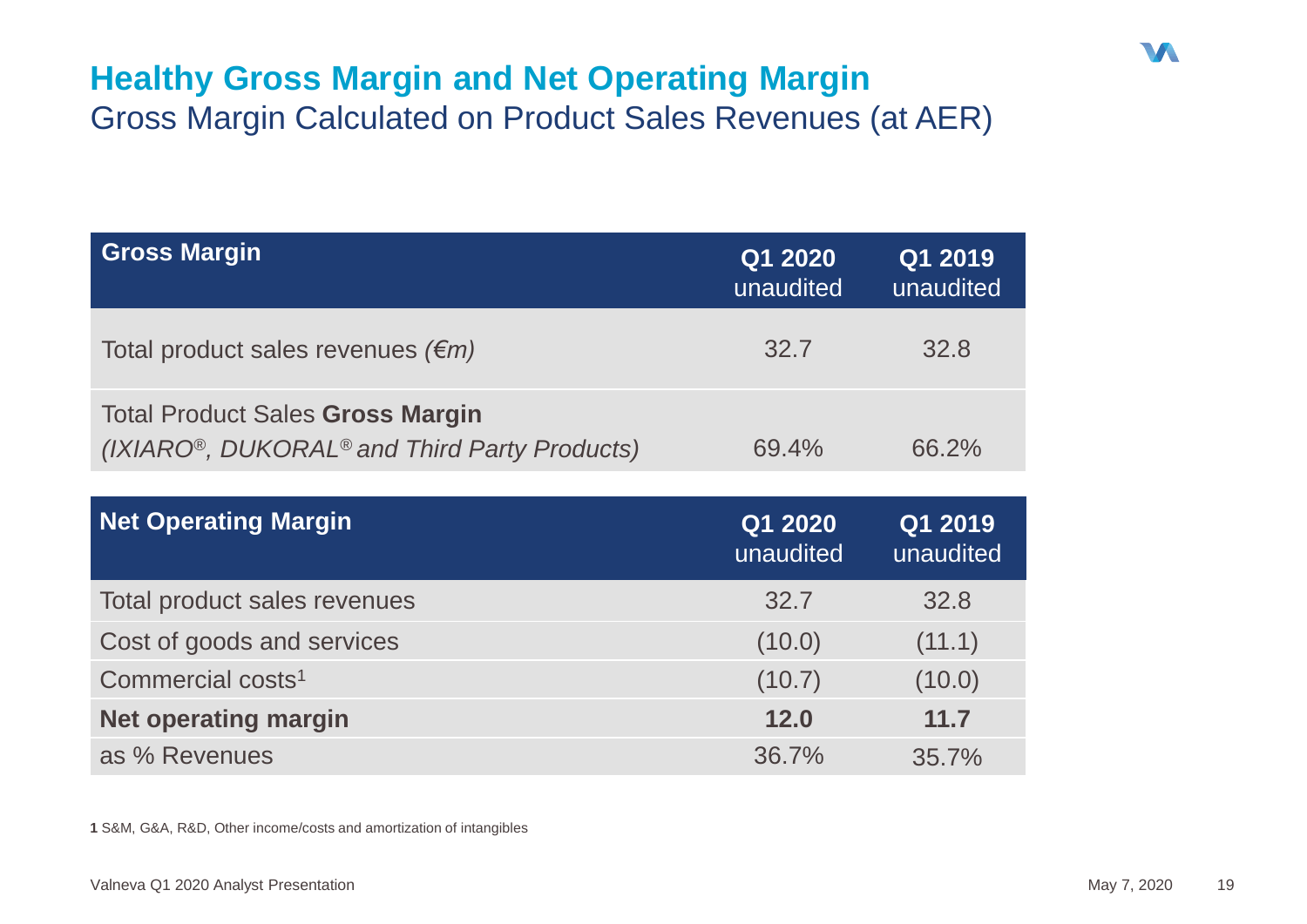# **Introduction**

**Lyme Partnering Deal**

**R&D Updates** 

**Financial Report Q1 2020**

**Update on Product Sales**

**Financial Outlook**

**Newsflow**

**Q&A**

W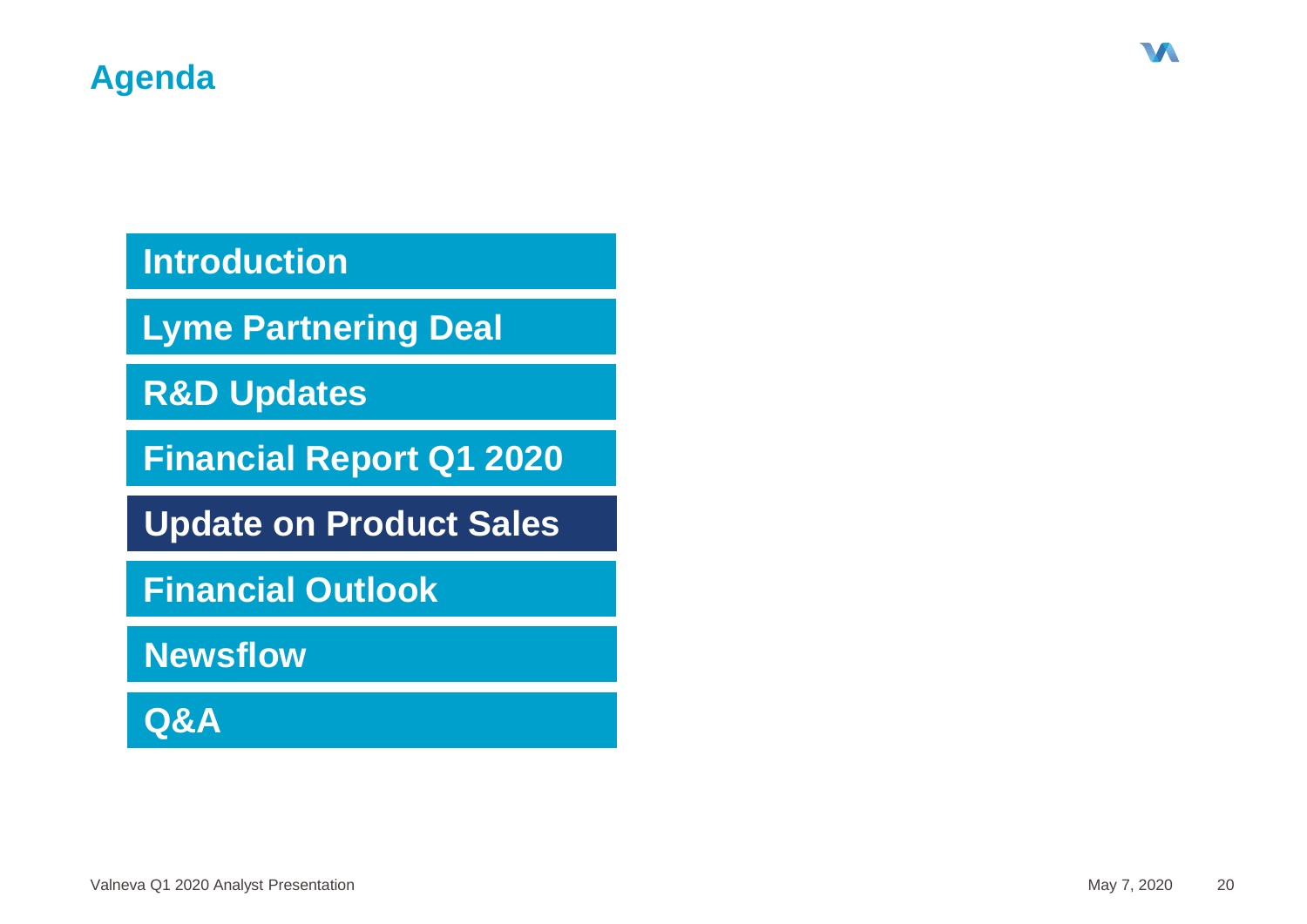# **Commercial Environment and Sales Outlook Evolving** Key assumptions (company estimates)

| <b>Macro-</b><br>environment   | Easing of social-distancing measures starting in Q2 (country-by-country)<br>Slow recovery of international air travel due to border closures and recession<br>(Q4 -50% vs PY) – higher impact in Europe vs North America <sup>1</sup><br>Approximately 60% of travelers would be ready to fly - either domestic or<br>international – within two months of the end of the COVID-19 pandemic <sup>2</sup><br>Economic recovery supported through Government stimulus packages                                                                            |
|--------------------------------|---------------------------------------------------------------------------------------------------------------------------------------------------------------------------------------------------------------------------------------------------------------------------------------------------------------------------------------------------------------------------------------------------------------------------------------------------------------------------------------------------------------------------------------------------------|
|                                |                                                                                                                                                                                                                                                                                                                                                                                                                                                                                                                                                         |
| <b>Product</b><br><b>Sales</b> | <b>Travel segment</b><br>Significant reduction in Q2 travel vaccines demand linked to global shutdown<br>Re-opening of travel clinics/ travel services in phase with re-established demand<br>×<br>Phased restart of traveler segments assumed (e.g. business vs leisure)<br>$\blacksquare$<br>Increased awareness of Travel Health / likelihood to consult before traveling <sup>3</sup><br><b>USM</b><br>Deployment of USM troops and dependents may resume over summer <sup>4</sup><br>Awarding of JE supply contract expected in Q2/Q3 <sup>5</sup> |

**1** IATA COVID-19 Updated Impact Assessment (Apr 14, 2020) **2** IATA Economics' Chart of the Week – Passenger Confidence (April 24, 2020) **3** Valneva commissioned survey of Canadian consumers (March 2020) **4** <https://www.militarytimes.com/news/your-military/2020/04/18/dod-travel-ban-extended-to-june-30/> **5** VLA Management estimate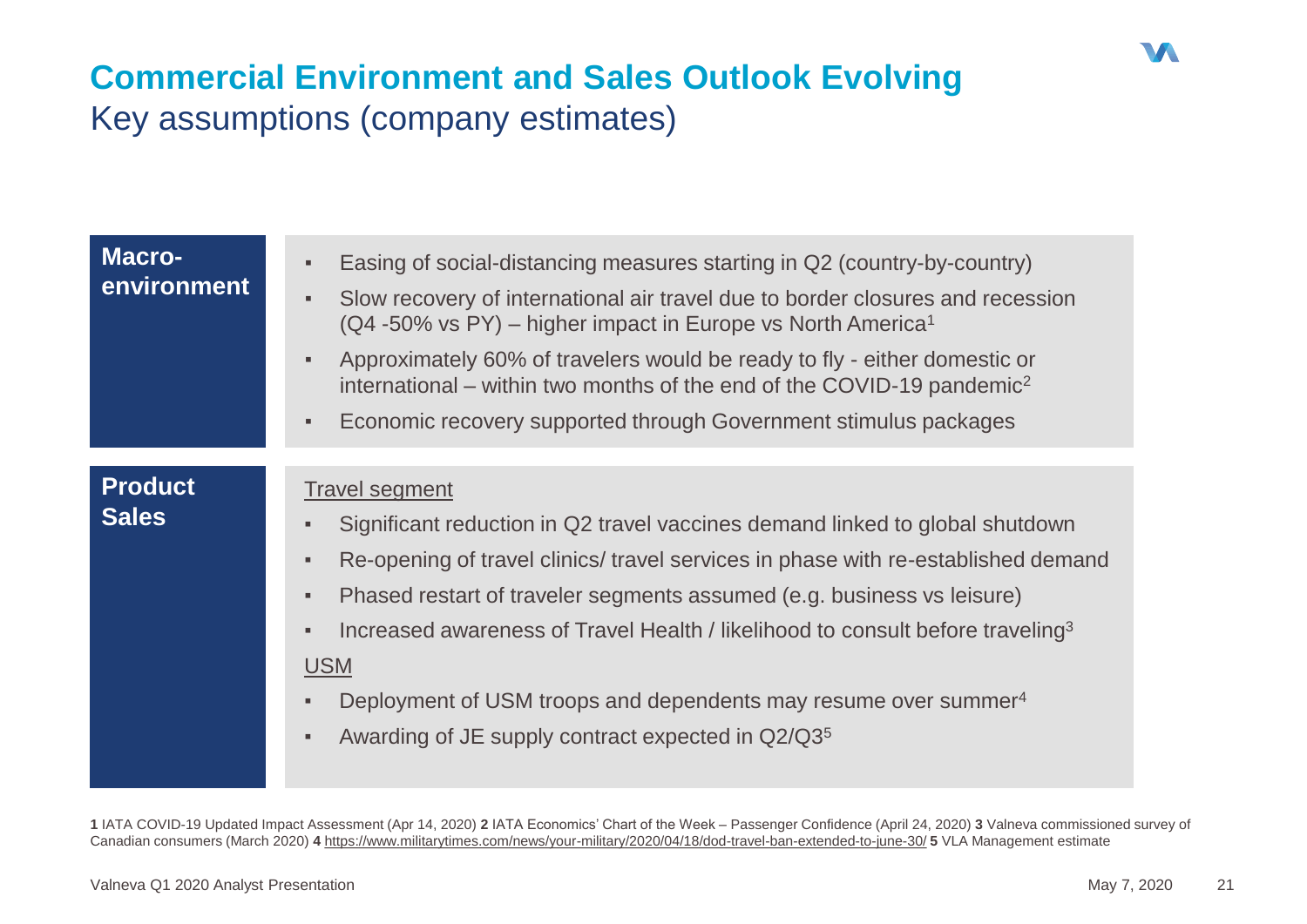# **Introduction**

**Lyme Partnering Deal**

**R&D Updates** 

**Financial Report Q1 2020**

**Update on Product Sales**

**Financial Outlook 2020**

**Newsflow**

**Q&A**

W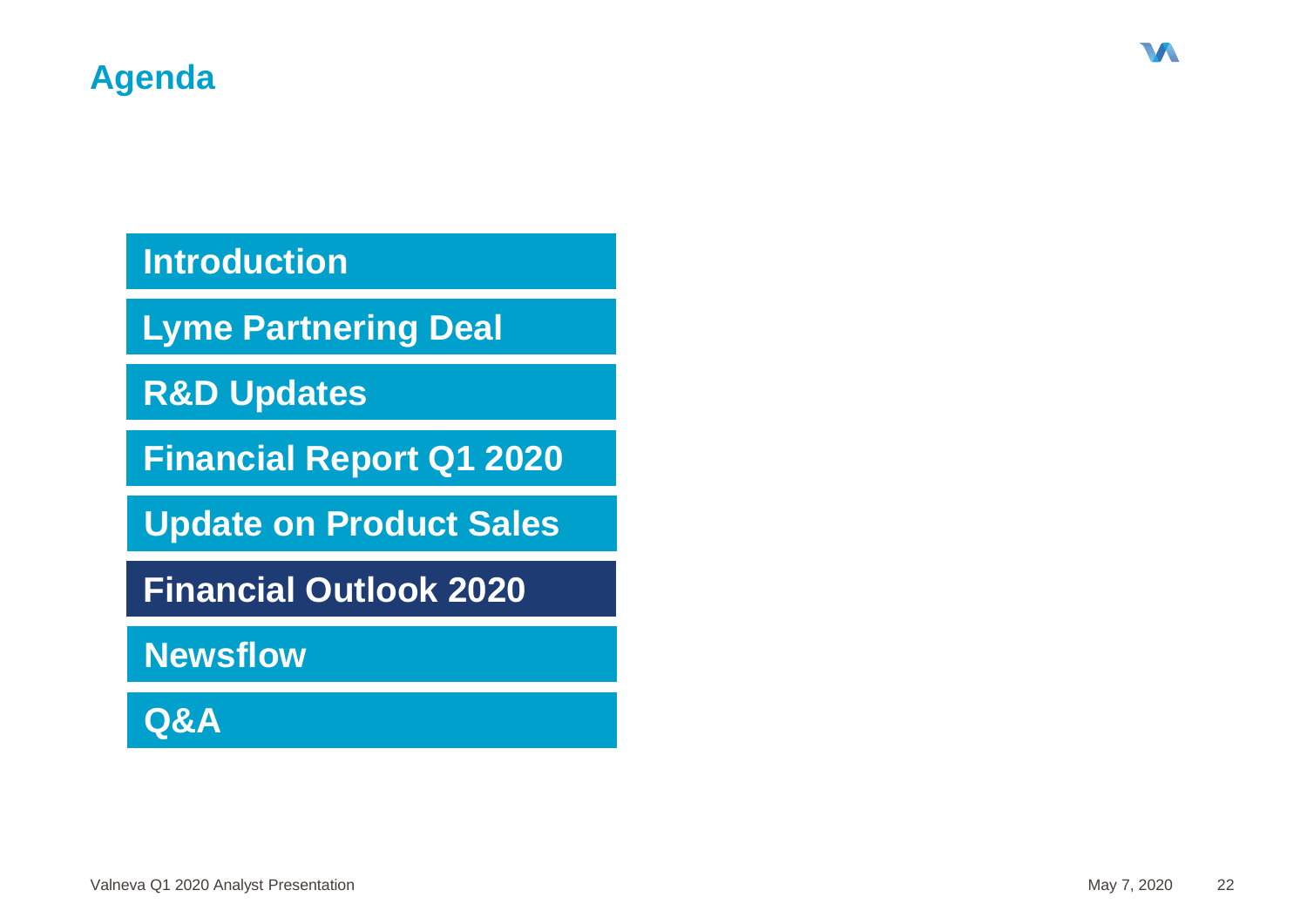# **Updated Financial Outlook 2020** Including Pfizer collaboration impact<sup>3</sup>

|                                                   | Pre-<br><b>COVID-19</b>                                                     | <b>COVID-19</b><br>Guidance <sup>2</sup> | <b>Pfizer Deal</b><br>$Im$ pact <sup>3</sup> | Q1 Guidance<br><b>Update</b>    |
|---------------------------------------------------|-----------------------------------------------------------------------------|------------------------------------------|----------------------------------------------|---------------------------------|
| <b>Product sales revenues</b>                     | $\sim \epsilon$ 40m<br><b>US Military</b><br>$€85m - €95m$<br><b>Travel</b> | €85m $-$ €115m                           |                                              | €75m - €95m                     |
| <b>Other revenues</b>                             | €10 $m$                                                                     | €10 $m$                                  | $+€10m - +€30m$                              | $€20m - €40m$                   |
| <b>Total revenues</b>                             | €135m - €145m                                                               | €95m - €125m                             |                                              | €95m - $€135m$                  |
| <b>R&amp;D investments</b>                        | Up to €85m                                                                  | Up to €80m                               |                                              | Up to €80m                      |
| <b>Gross margin (on</b><br>product sales revenue) | $~165\%$                                                                    | $~165\%$                                 |                                              | $60\% - 65\%$                   |
| Net operating margin <sup>1</sup>                 | $30\% - 35\%$                                                               | $30\% - 35\%$                            |                                              | 15% - 20%                       |
| <b>EBITDA</b>                                     | Up to $(€35m)$                                                              | Up to $(€50m)$                           | +€10m - +€30m                                | $(\text{£10m}) - (\text{£30m})$ |

**1** Net operating margin is based on the P&L for the Commercial Products segment including an allocation (56%) of G&A costs from Corporate Overheads and Amortisation of Intangibles related to IXIARO® **2** 2020 Guidance from Press Release: Valneva [Provides Business Update on COVID-19 Situation;](https://valneva.com/press-release/valneva-provides-business-update-on-covid-19-situation/) **3** subject to agreement on revenue recognition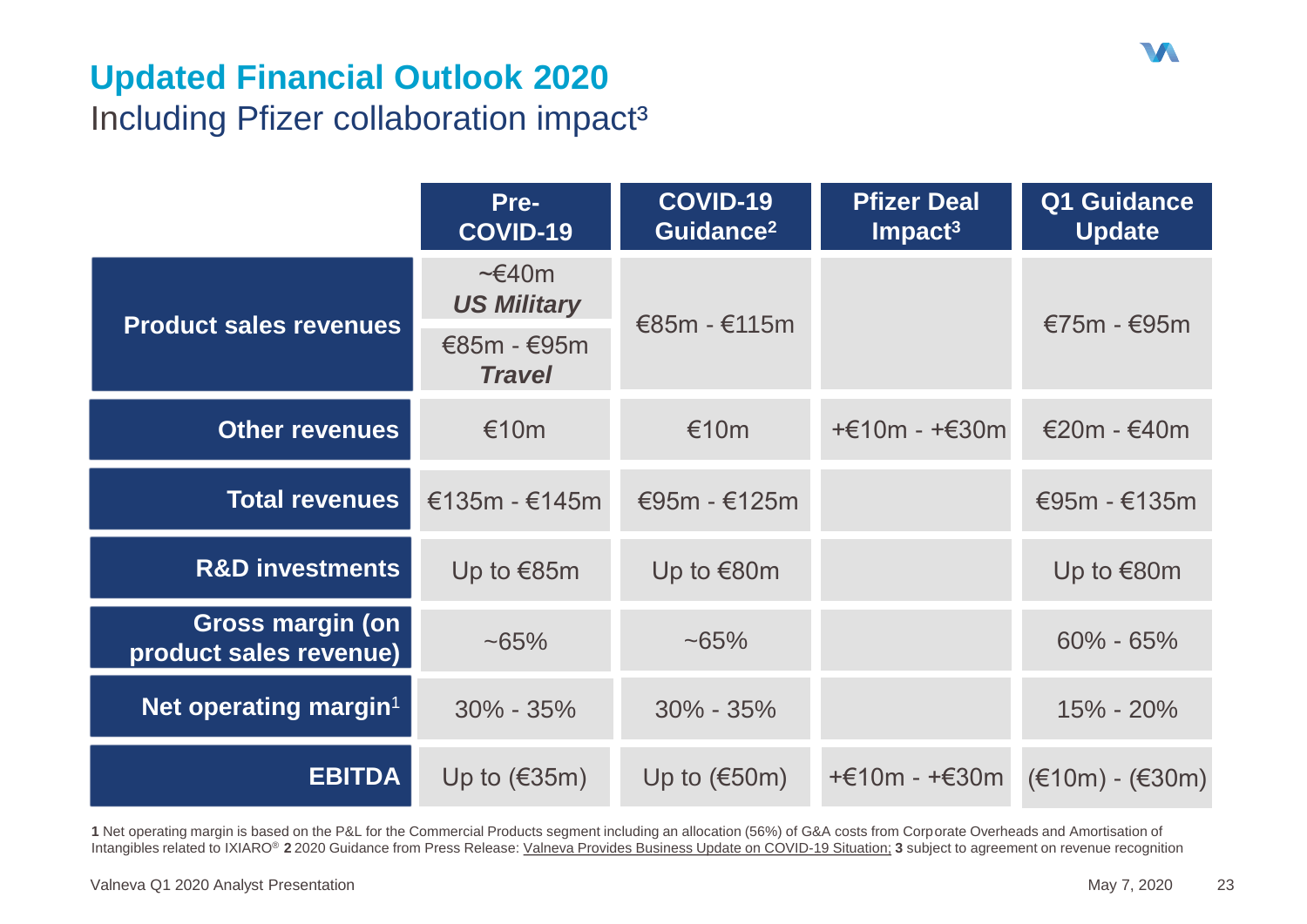# **Introduction**

**Lyme Partnering Deal**

**R&D Updates** 

**Financial Report Q1 2020**

**Update on Product Sales**

**Financial Outlook**

**Newsflow**

**Q&A**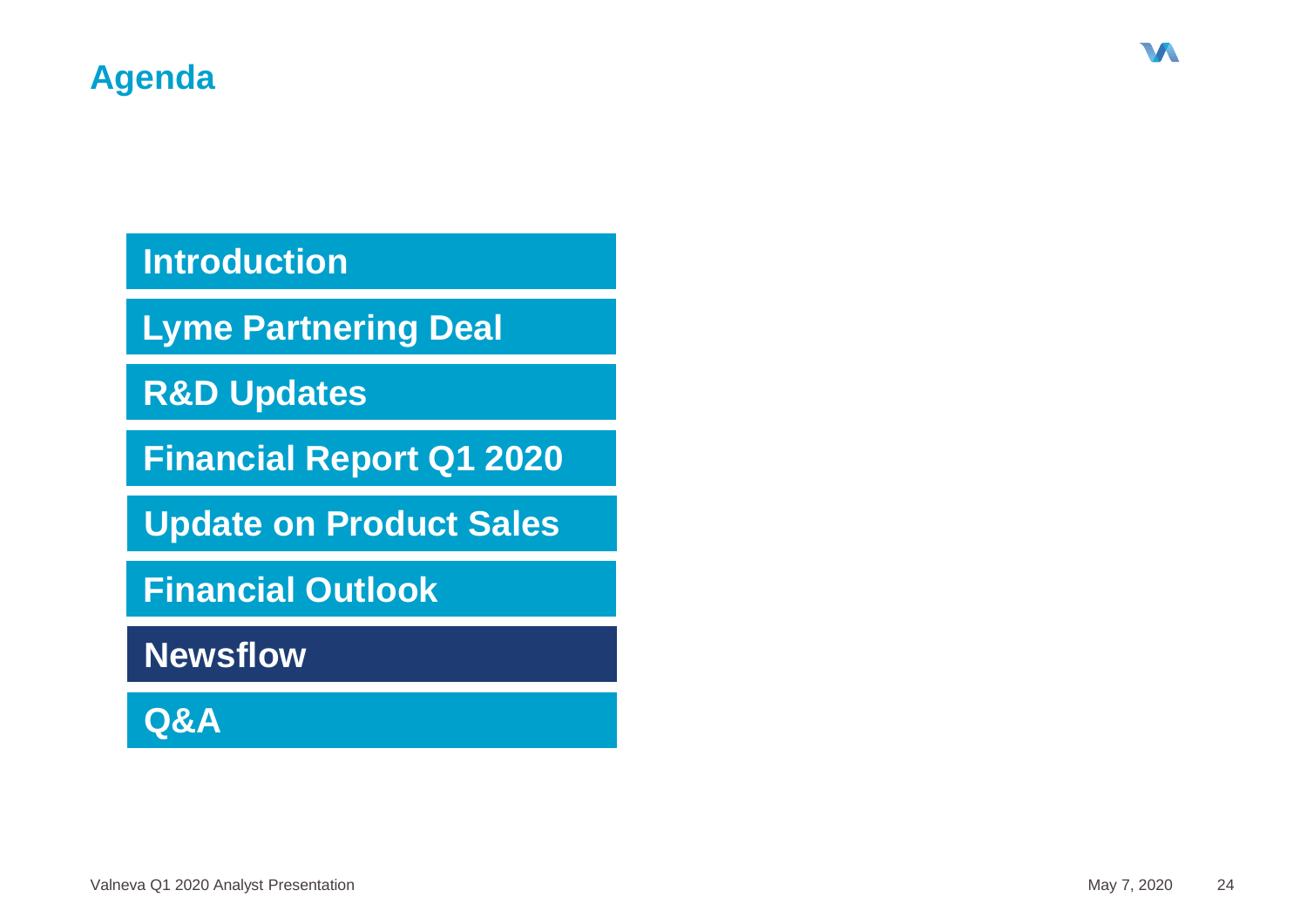**Lyme disease vaccine candidate VLA15**

▪ **First Phase 2 data expected July 2020**

**Chikungunya vaccine candidate VLA1553** 

▪ **Phase 3 initiation (pending COVID-19 & FDA confirmation)**

**New IXIARO**® **contract with the U.S. Department of Defense expected H1 2020**

**COVID-19 vaccine candidate expected to enter clinical trials before the end of 2020**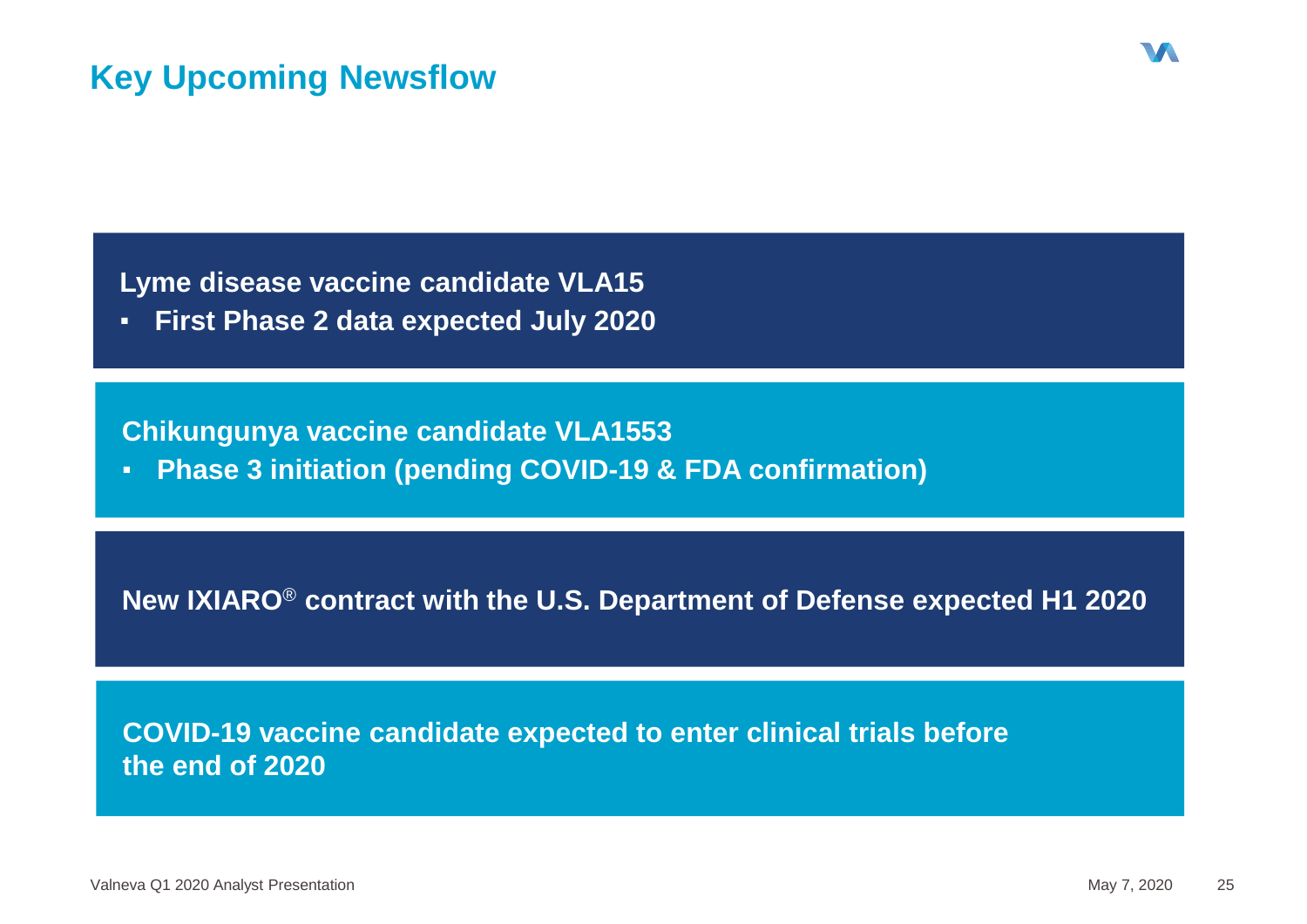# **Introduction**

**Lyme Partnering Deal**

**R&D Updates** 

**Financial Report Q1 2020**

**Update on Product Sales**

**Financial Outlook**

**Newsflow**

**Q&A**